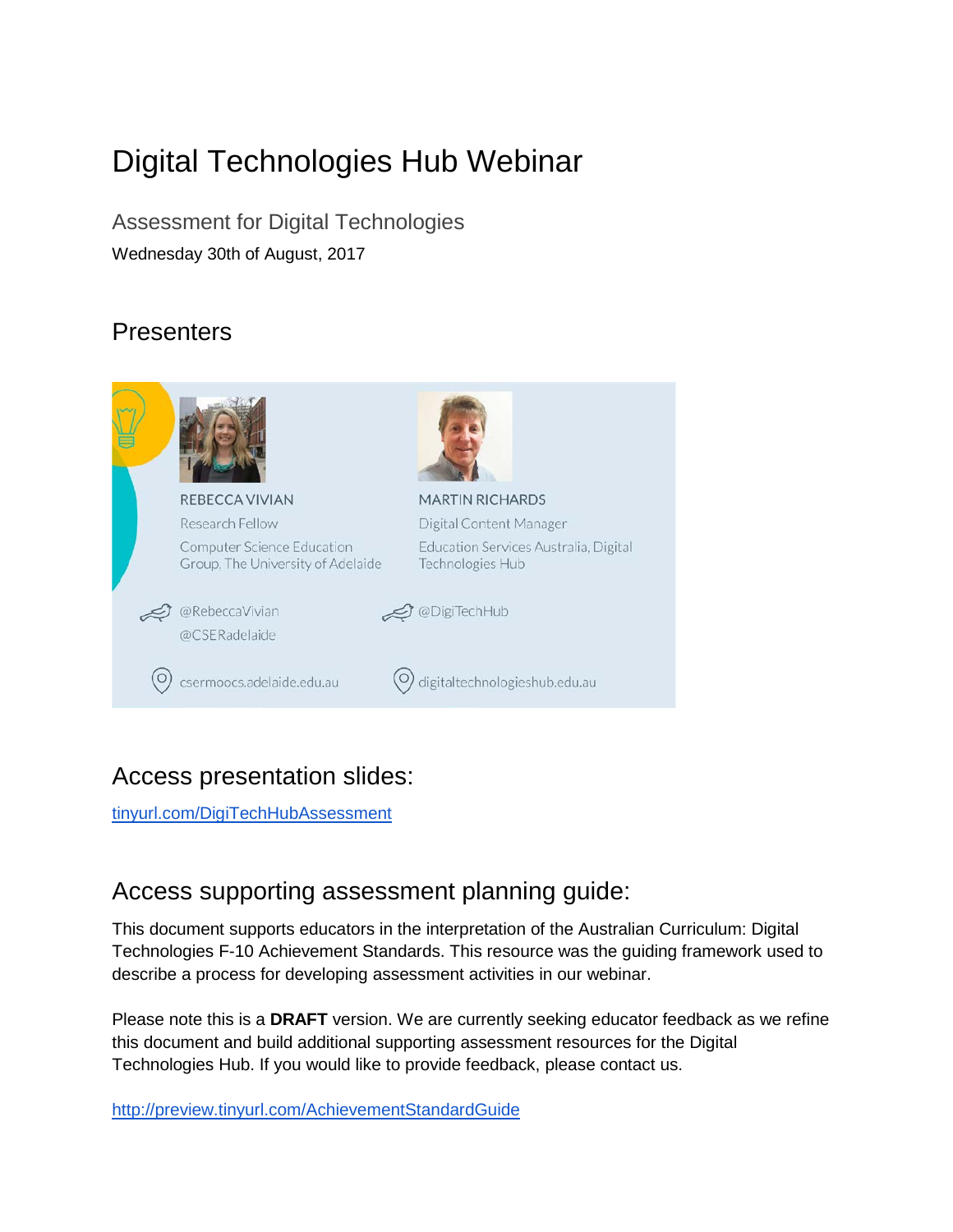# Supporting Digital Technologies Hub Resources

### **ScratchJR**

This assessment section provides two guides that outline how to assess students' understanding of the programming blocks in the ScratchJr iPad app. The ScratchJr Solve-Its where students watch the videos in the playlist and record their answers on an answer sheet. The other assessment guide involves ''reverse-engineering'', in which students determine what visual programming blocks have been used to create a simple animation (program).

#### <https://www.digitaltechnologieshub.edu.au/teachers/assessment/scratchjr-assessment>

### Dr Scratch

Dr Scratch is a free online analytical tool that evaluates Scratch projects. To use the tool, students insert the URL to their Scratch project, or upload their Scratch project file. The tool analyses the presence of Scratch blocks, functionality of scripts and use of sprites.

<https://www.digitaltechnologieshub.edu.au/teachers/assessment/dr-scratch>

### Literature Review of Assessment Practices

The report provides advice about designing assessment activities and assessment approaches and strategies that includes programming assignments, artefact analysis,cognitive interviewing (think aloud), test questions, problem-based puzzle projects and rubrics.

#### [goo.gl/rehrSV](https://www.digitaltechnologieshub.edu.au/resourcedetail?id=24154798-09f9-6792-a599-ff0000f327dd#/)

### Digital Technologies Hub Assessment-Themed e-Newsletter

Learn more about available assessment resources in the Digital Technologies Hub. Subscribe for their free e-newsletter for updates on free resources and professional learning opportunities. <http://createsend.com/t/r-CD58470EA6B8E96A2540EF23F30FEDED>

#### Makey Makey Webinar

This webinar was presented by Jo Klein, and focussed on design thinking by integrating Makey Makey and scratch. It is suitable for Years 3-7.

Jo provides practical examples of design activities. She covers what Makey Makey is, how to introduce it, and how to integrate it with Scratch programming. Jo talks about how it applies to the Australian Curriculum: Digital Technologies.

<http://bit.ly/2go0ORf>

Binary lesson idea